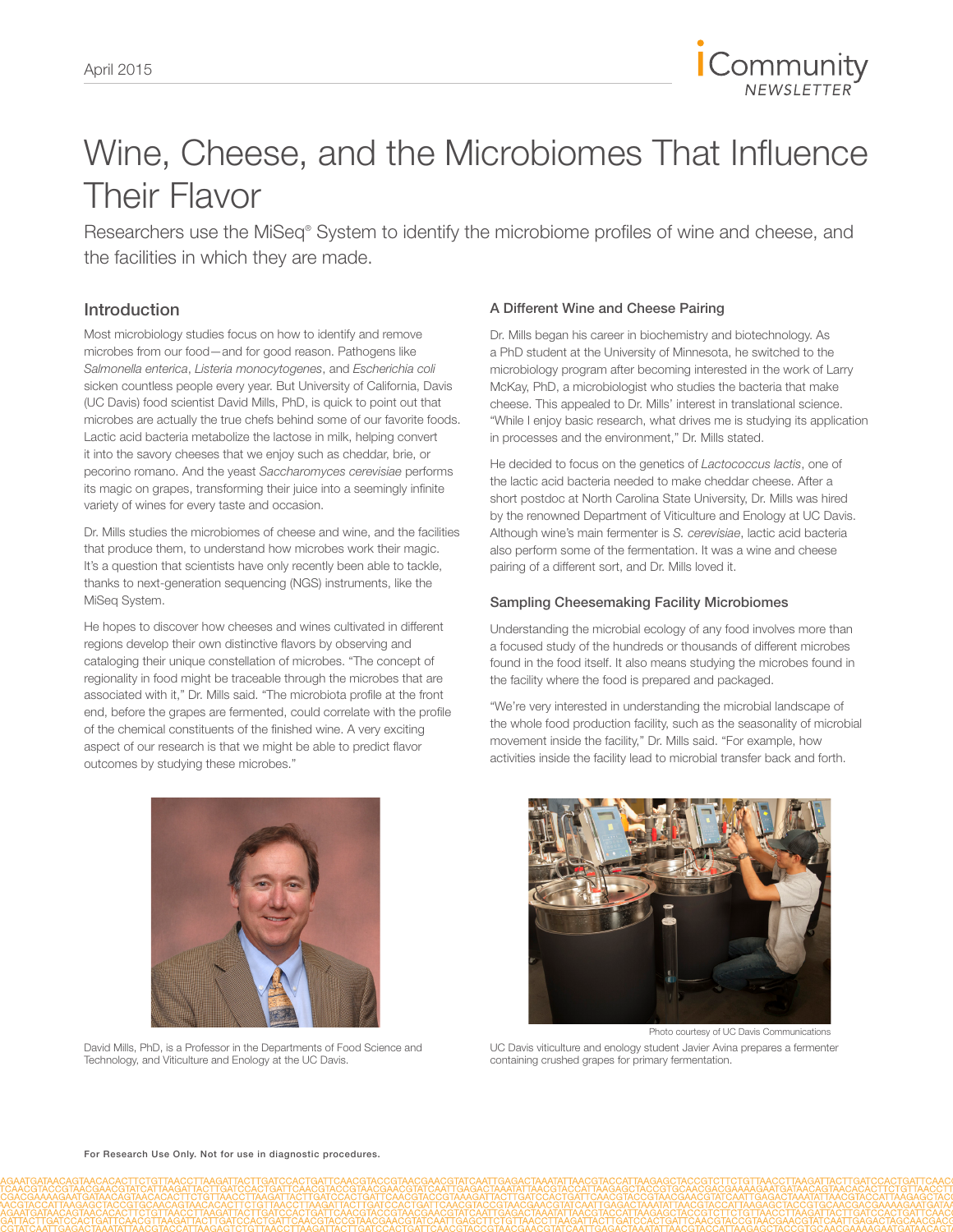Often, I'm studying facilities where microbes are purposely introduced for making cheese or wine. The question is, do these microbial colonies grow to populate the entire place? Where else do they end up? In instances where sanitation is performed correctly, we want to understand how other microbes present in the facility take over."

No matter the type of facility being studied, identifying these microbes means taking samples—lots of them. Dr. Mills and colleagues use cotton swabs to take thousands of samples from buildings and the foods they produce.

After chemically isolating and extracting the DNA, Dr. Mills originally employed "very rudimentary tools" to identify the different microbes by hand, using denaturing gradient gel electrophoresis. "Old school methods had very low throughput," Dr. Mills said. "We could only analyze 20 samples at a time and the resolution was terrible. Graduate students hated it because it was a tough method and very timeintensive. We could get an indication that there were a bunch of microbes present, but we weren't sure what they were."

#### Role of House Microbiota in Cheese and Winemaking

While the interest in decoding the microbes that make wine, cheese, and beer has always been high, the research stalled in the absence of efficient tools. This changed several years ago, when the sequencing core at UC Davis invested in NGS and purchased several MiSeq Systems. Taking advantage of this advanced technology, Dr. Mills began identifying microbes from large numbers of samples. Together with graduate student Nickolas Bokulich, he began to look more closely at the microbes in a California artisanal creamery to see if a facility-specific or "house microbiota" could be identified. They sampled microbes from the surfaces of the washed rind cheeses (a class of cheese that includes Limburger and other pungent varieties), and examined some of the surfaces in the facility itself.<sup>1</sup>

"We could see that the microorganisms on the surface of a cheese were the same ones present on the surface of some parts of the facility," Dr. Mills stated. "We're still unsure which direction the microbes colonized: from the cheese to the facility surfaces, from the surfaces to the cheese, or in both directions over time."

Regardless of the colonization dynamics, the results supported the idea that a house microbiota helps to inoculate a cheese or wine and cause it to take on a specific flavor. Vintners in the Bordeaux region of France have said for years that the winery itself inoculates the wine. It's a concept called *terroir*, the idea that the place where a wine or food is grown or made is ultimately expressed in its final taste.

"People will taste a wine and say 'that's a Bordeaux,'" Dr. Mills said. "A good sommelier can even tell you the vintage and region of origin. Yet, we don't know what causes that regionality. How do we connect the sense of place to actual sensory metabolites in the wine, so we can understand why a Napa Valley cabernet delivers a specific flavor that can't be found in a cabernet from the California Central Valley?"

No one knows exactly what creates *terroir* in a food, but Dr. Mills' work is showing that microbes likely play a role. His sequencing analysis studies begin with extracting DNA from samples and amplifying portions of bacterial and fungal ribosomal genes with different sets of barcoded primers, some of which were developed in his lab. The library sets are sent to the UC Davis Genome Center, where the MiSeq System is used to sequence 500 samples in a single run. The

amplicon sequences tell the researchers which microbial species are present in a given sample, allowing them to take a census of microbes across a facility and over time.

## Identifying Winery Microbiomes

Back at the UC Davis winery, Dr. Mills and Bokulich sampled the whole facility about 150 times using cotton swabs at several points throughout the winemaking season. They started in August, before the grapes were harvested and brought inside. They returned in the middle of the season, as the grapes were brought into the winery to be crushed. And they made a final visit in mid-December, when the facility was being cleaned and the winemaking equipment stored for the season. As they predicted, they saw dramatic shifts in the microbes over that time. They also found some things they didn't expect to see. For example, *S. cerevisiae* arrived on the doorstep of the winery long before a single grape came in, perhaps brought in by workers walking back and forth from the vineyard to the winery.<sup>2</sup>

Dr. Mills and his colleagues expanded their study to wineries throughout California, looking at the microbes that grew on grapes and in the facilities over 1 to 2 seasons. The goal was to see if microbial populations were unique for different wines from different regions, and to study how these microbes moved through the system from harvesting to the final product. They also sought to document the role of microbes in producing a specific wine and its flavor.

Clearly, the flavor molecules in the grapes themselves strongly influence the final flavor of the wine, and certain regions produce grapes that yield better wines than others. "Whether microbes play a 1% or an 80% part of the flavor-generation process, I don't know," Dr. Mills stated. "The Holy Grail in wine is to understand where a good wine flavor comes from, and we know that there is an amalgam of microbes needed to produce the final product. Many of the mostdesired wines have much more complex flavors that are driven by more than just *S. cerevisiae*. We're attempting to understand the constellation of microbes that delivers that actual flavor."

The research showed that "there are different sets of microbes entering the wineries from different regions on the same grapes," Dr. Mills said. "We know some of those microbes influence the flavor of wine, providing the potential connection between something in the vineyard to a flavor molecule in the wine."

Dr. Mills and his team studied *must*, the freshly pressed juice created from crushed grapes before they are fermented.<sup>3</sup> The data revealed that the microbes entering a winery on *grape must* are region-specific. For example, the microbes on *chardonnay must* from the California Central Coast are different from those on *chardonnay must* from Napa Valley or Sonoma County.

"If you take the same vine type and grow it in Sonoma and in Napa, I wouldn't expect to see that much difference in the microbial landscape," Dr. Mills stated. "Plants, like humans, have typical microbes associated with them. So I was a bit surprised at how robustly we could differentiate the regions based on the microbial communities we found."

Different populations of microbes that enter into fermentation could cause flavor differences in the final product, a hypothesis that Dr. Mills and other scientists are just beginning to test.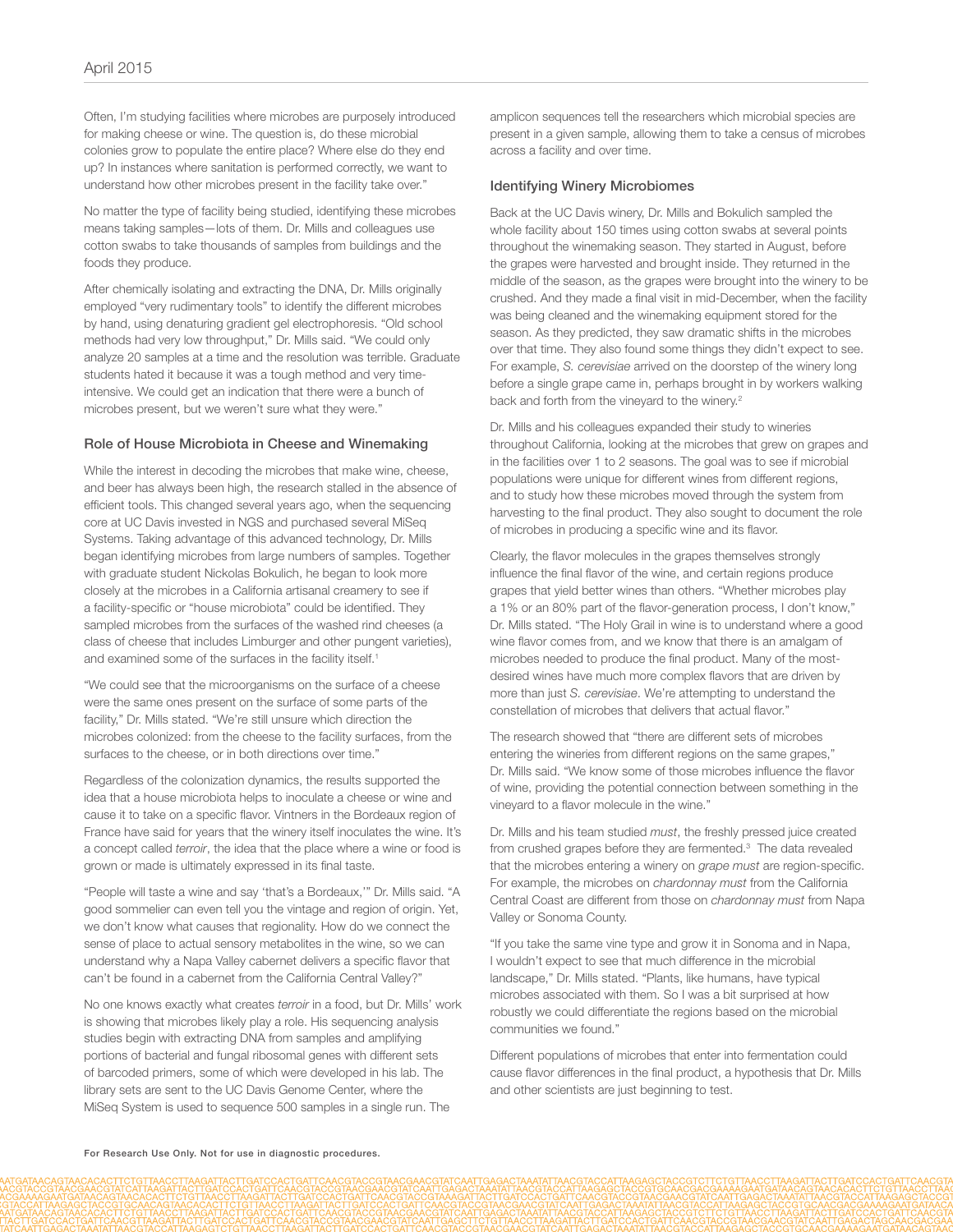#### NGS Enables Efficient, High-Quality Microbiome Research

None of this work would have been possible without NGS systems, such as the MiSeq System, and bioinformatics programs that help researchers make sense of the data. "The irony of the situation is that collecting the samples is now the biggest problem I have in performing these studies," Dr. Mills said. "Processing the samples and running them on a sequencer is easier than going to a facility and spending 8 hours obtaining 300 swabs, all documented so we know exactly where the sample was taken. In one of the papers we're submitting soon, the winery had to collect about 2000 fermentation samples for us. That's a large number of samples and they all have to be labeled correctly and stored somewhere. It's a lot of work."

For Dr. Mills' research, the MiSeq System provides an optimum combination of speed and cost. "I like the MiSeq System because it's a scaled down version of a high-throughput sequencer," Dr. Mills stated. "It turns around samples quickly and I know that the quality is good. While I'd love to see a larger read, I'm happy with the reads that I get."

His work has implications beyond identifying the microscopic creatures that help to make some of our favorite foods and wine. It might also help us understand how microbes move through our world.

"Our goal is to develop a microbial map of a whole facility," Dr. Mills added. "One of the beauties of using NGS tools is that we can process a large number of samples. Our MiSeq runs are often 500 samples or more. In the old days, plating 500 samples would not have been feasible. We could never have performed the kind of highthroughput studies that we can today. With NGS data, we are opening up a completely new window, enabling us to view the microbial landscape of food facilities."

## **References**

- 1. [Bokulich NA and Mills DA. Facility-specific "house" microbiome drives](http://www.ncbi.nlm.nih.gov/pubmed/23793641)  [microbial landscapes of artisan cheesemaking plants. Appl Environ](http://www.ncbi.nlm.nih.gov/pubmed/23793641)  [Microbiol. 2013;79\(17\): 5214–5123.](http://www.ncbi.nlm.nih.gov/pubmed/23793641)
- 2. [Bokulich NA, Ohta M, Richardson PM, Mills DA. Monitoring seasonal](http://www.ncbi.nlm.nih.gov/pubmed/23840468)  [changes in winery-resident microbiota. PloS One. 2013;8\(6\):e66437.](http://www.ncbi.nlm.nih.gov/pubmed/23840468)
- 3. [Bokulich NA, Thorngate JH, Richardson PM, Mills DA. Microbial](http://www.ncbi.nlm.nih.gov/pubmed/24277822)  [biogeography of wine grapes is conditioned by cultivar, vintage, and climate.](http://www.ncbi.nlm.nih.gov/pubmed/24277822)  [Proc Natl Acad Sci USA. 2014;111\(1\):139–148.](http://www.ncbi.nlm.nih.gov/pubmed/24277822)

#### Learn more about the Illumina system mentioned in this article and the art of cheesemaking:

- [MiSeq System, www.illumina.com/systems/miseq.html](http://www.illumina.com/systems/miseq.html)
- I[llumina SciMon Video: Cheesemaking: Ancient Art or the Simplicity](www.youtube.com/watch?v=M0QUzpRCvP4&feature=youtu.be&list=PLKRu7cmBQlahAeoVCcb-pM1oVCKFkggFh
)  [of Science, www.youtube.com/watch?v=M0QUzpRCvP4&feature=](www.youtube.com/watch?v=M0QUzpRCvP4&feature=youtu.be&list=PLKRu7cmBQlahAeoVCcb-pM1oVCKFkggFh
) [youtu.be&list=PLKRu7cmBQlahAeoVCcb-pM1oVCKFkggFh](www.youtube.com/watch?v=M0QUzpRCvP4&feature=youtu.be&list=PLKRu7cmBQlahAeoVCcb-pM1oVCKFkggFh
)



[Follow the Illumina Agrigenomics Community](https://www.facebook.com/AgConsortia)